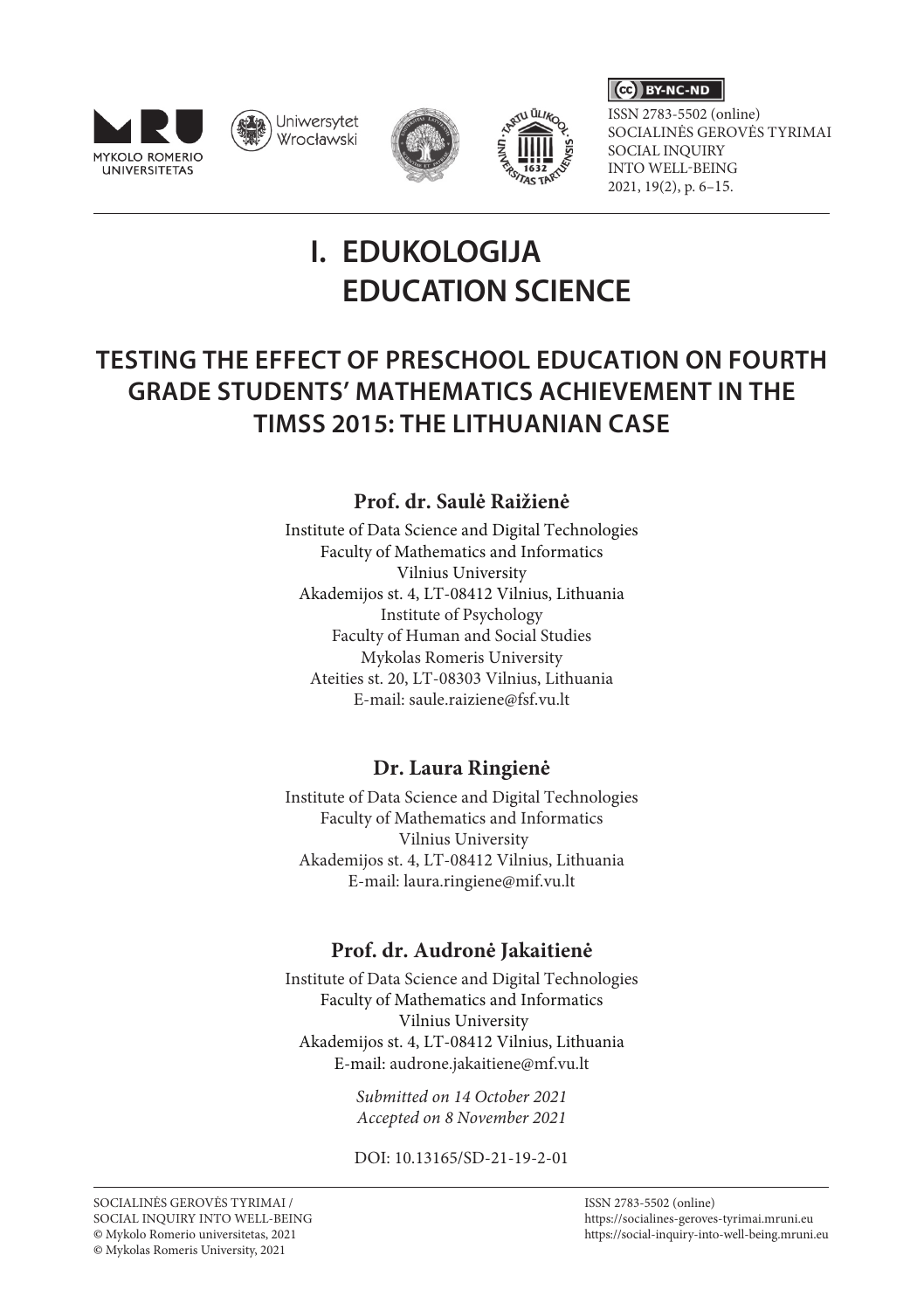#### *Abstract*

*The Lithuanian education system, along with many others, might address the problem of educational inequality. One of its strategic educational goals is to narrow the achievement gap in terms of socioeconomic status (SES) by ensuring equal opportunities for children from families of different SES backgrounds to optimally develop their competencies during school years. However, the findings suggest that not only did the achievement gap between students not narrow, but it significantly widened between 1995 and 2015 – based on the 20-year Trends in International Mathematics and Science Study (TIMSS). Affordable and high-quality preschool education can be seen as one of the most effective policies to reduce differences in competence between children from different SES backgrounds in the early stages of their development. However, the long-lasting effect of preschool education on academic achievement in elementary school is debated, and these effects might differ depending on the elementary school environment to which children are exposed after preschool education. In this study, using Lithuanian data from the TIMSS 2015, we use 2-level random effects models to examine the links between the length of preschool education of students and their mathematics achievement in fourth grade. We ask the following research questions: 1) Is preschool education associated with students' mathematics achievement in fourth grade in the TIMSS 2015, after controlling for the SES of students' families? 2) What are the compositional and interactional effects, with respect to preschool education, on student achievement? The TIMSS 2015 results indicate a significant positive effect of preschool education on mathematics achievement at the student level. However, the composition of the school based on preschool education strengthens the relationship within the school between the student's SES and achievement. It seems that in Lithuania the problem of educational inequality remains and should be further addressed.* 

*Keywords: preschool education, mathematics achievement, Trends in International Mathematics and Science Study (TIMSS).* 

#### Introduction

Many educational systems address the problem of educational inequality. Lithuania is no exception, and one of its strategic educational goals is to narrow the socioeconomic status (SES) achievement gap by ensuring equal opportunities for children from families of different SES backgrounds to optimally develop their competencies during school years. However, findings suggest that students' achievement gap did not narrow, instead significantly widening between 1995 and 2015 based on the 20-year Trends in International Mathematics and Science Study (TIMSS) (Broer, Bai, & Fonseca, 2019). It is critically important to further examine educational inequality in Lithuania.

The association between SES and students' academic achievement has been well documented in the literature; however, research on factors that affect this association is limited. Affordable and high-quality preschool education could be seen as one of the most effective policies to reduce differences between the competence of children of different SES backgrounds in the early stages of development (European Commission/EACEA/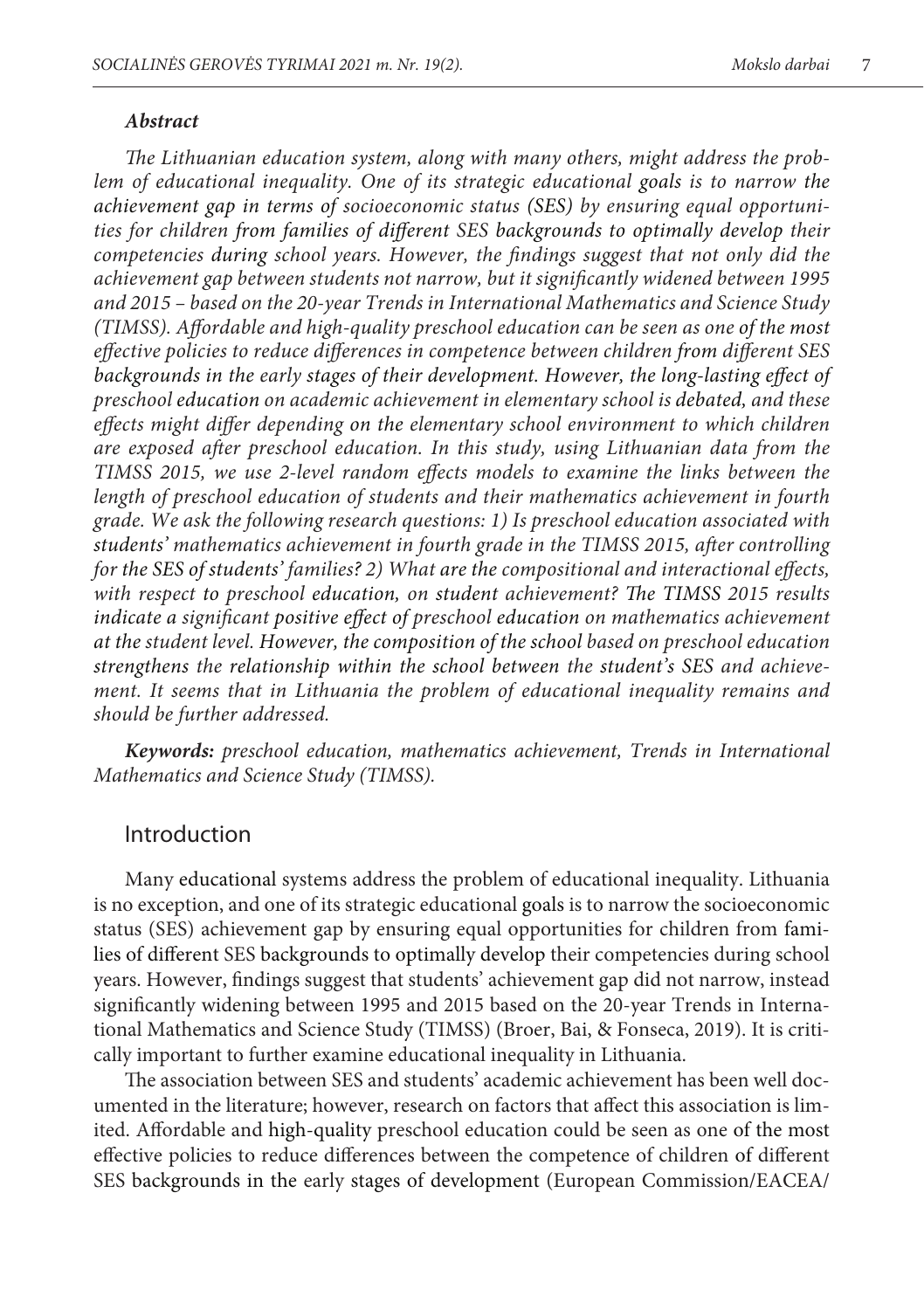Eurydice, 2019). Studies have shown that child-teacher relationships play an important role in children's cognitive and social development (Yoshikawa et al., 2013). From the attachment perspective, if children have insecure attachment with their parents, they tend to be ambivalent towards the exploration of new situations in order to learn new things about the world. Close, supportive relationships with teachers could provide these children with the opportunity to develop alternative models of relations with the social world, ensuring a safe base for exploration (Davis, 2003). However, the long-lasting effect of preschool education on academic achievement in elementary school is debated (Han, Connor, & McCormick, 2019), and these effects may differ depending on the elementary school environment to which children are exposed after preschool education (Ansari & Pianta, 2018).

In this study, we seek to examine the links between the length of preschool education of students and their mathematics achievement in fourth grade by using 2-level random effects models*.* We ask the following research questions: 1) Is preschool education associated with students' mathematics achievement in fourth grade in the TIMSS 2015, after controlling for the SES of students' families? 2) What are the compositional and interactional effects, with respect to preschool education, on student achievement?

### 1. Methodology

*Data.* This study used Lithuanian data from the international fourth grade TIMSS study of 2015 (data downloaded from the International Association for the Evaluation of Educational Achievement (IEA) website in December, 2020). The sample included 4529 fourth-grade Lithuanian students. For analysis, we used all plausible values of mathematics achievement. The highest level of education of the parent was selected as the indicator of family SES. Parents were asked how long their child had attended preschool. We recoded SES and preschool variables so that higher values indicated a higher level of parental education and a longer preschool attendance. To evaluate the school compositional effect, we calculated the average SES and preschool education in each school, referred to as SchoolSES and SchoolPRE.

*Analysis.* We ran seven 2-level random effects models with Mplus version 8.3. The dependent variable was mathematics achievement (all plausible values, ASMMAT01 – ASMMAT05). Independent variables at the student level were the preschool education of the individual student (ASDHAPS, further, preschool) and family SES (ASD-HEDUP). Within the school level, independent variables were the school's means of preschool education of the students and SES. The null model allows for the mathematics achievement variance decomposition between the individual level and the context (school) level to be observed. Model 1 is a random intercepts model with individuallevel preschool and SES predictors. Model 2 is a random intercepts model with preschool and SES predictors within the individual and school levels. Model 3 is a random slope model for SES with the preschool predictor at the individual and school levels. Model 4 is a random slope model for preschool and SES with school-level predictors (preschool, SES). Model 5 is a random slope model for SES with SES and preschool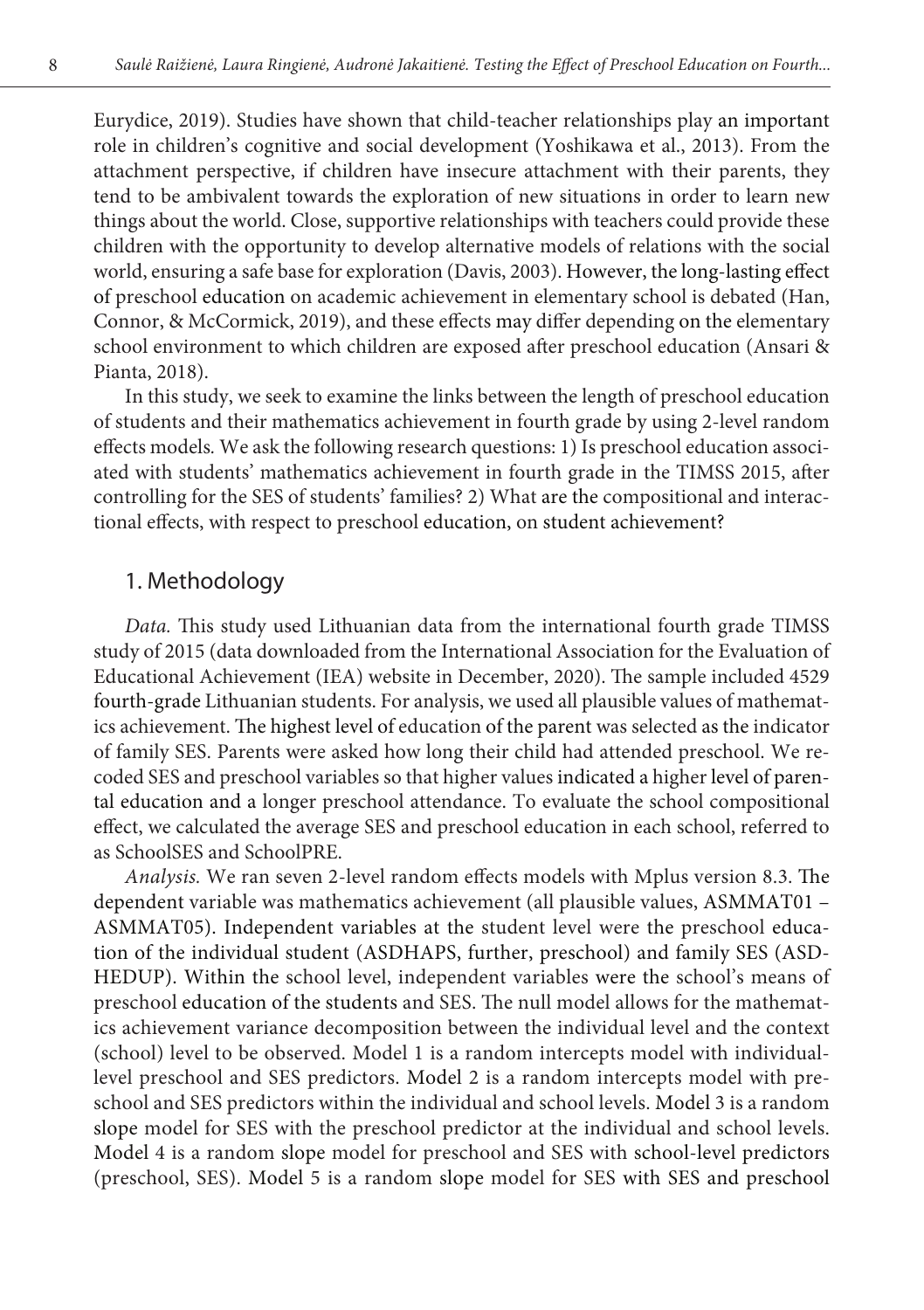predictors at the individual and school levels, and with the effect of the cross-level interaction of school preschool education on the effect of mathematics achievement within the school on the SES. Model 6 is a random slope model for SES with the student and school predictors, and with two (school preschool education and school SES) cross-level interactions. Model 7 is a random slope model for preschool education and SES with the school-level predictors (preschool and SES), and with two (school preschool education and school SES) cross-level interactions. The most suitable model was selected according to the lowest values of the AIC and BIC indices.

We applied grand mean centering in the models, which subtracts the whole sample mean from each observation. Different weights were also used at the student and school levels. Student-level weights were constructed from student and class weighting factors (WGTFAC3, WGTFACT2) and response adjustments (WGTADJ3, WGTADJ2). School-level weights were constructed from the school weighting factor (WGTFAC1) and response adjustment (WGTADJ1).

#### 2. Results

The descriptive statistics of student-level variables in the Lithuanian TIMSS 2015 data are presented in Table 1. The results show that one third of Lithuanian students who participated in the TIMSS 2015 were from families where parents had a university education, and another third of students were from families where parents had post-secondary but not university education. Only 12% of participants came from families where parents had not been involved in education after school. Regarding the preschool education of the students, only 5% of participants had not attended preschool education. Of those who had attended preschool education, the majority (58.2%) had attended for three or more years, with fewer participants attending preschool for two years or one year  $-6.8\%$ and 16.6%, respectively.

As not all parents provided information about their highest educational level and the preschool attendance of their child, 15.4% of values were missing for family SES and 13.8% for preschool education. Participants who had missing values were excluded from further analysis.

| Sample                                      | 4529         |  |  |
|---------------------------------------------|--------------|--|--|
| Gender                                      | $50\%$ girls |  |  |
| Average mathematics achievement             | 535.34       |  |  |
| SES (parents' highest education level)      |              |  |  |
| University or higher                        | 1566 (36.7%) |  |  |
| Post-secondary, but not university          | 1679 (35.9%) |  |  |
| Upper secondary                             | 356 (7.6%)   |  |  |
| Lower secondary                             | 155 (3.9%)   |  |  |
| Some primary, lower secondary, or no school | $17(0.5\%)$  |  |  |

*Table 1. Descriptive statistics of student-level variables in the Lithuanian TIMSS 2015*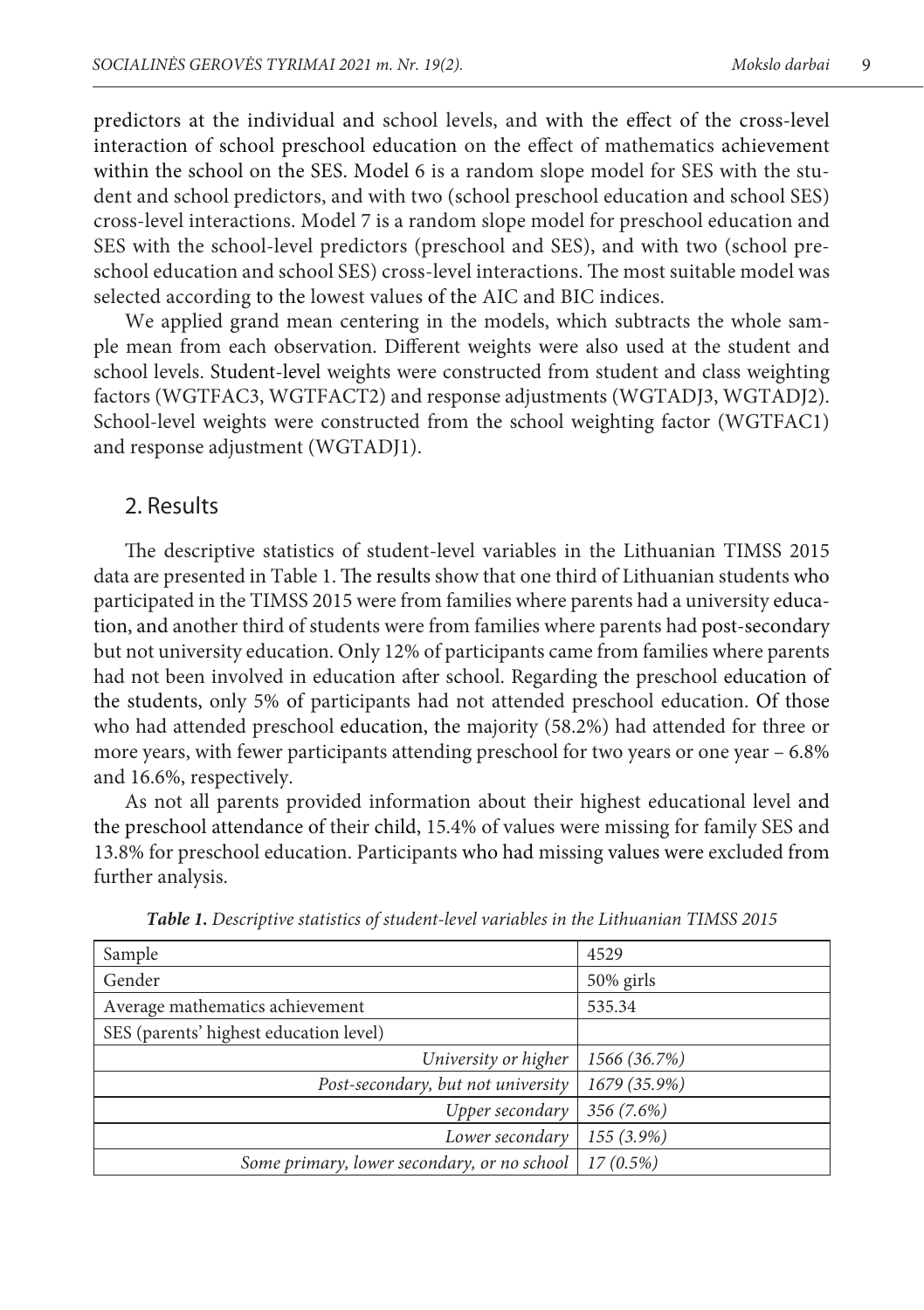|                                | Missing   $756(15.4\%)$ |
|--------------------------------|-------------------------|
| Students' preschool attendance |                         |
| Did not attend   $207(4.6%)$   |                         |
| 1 year or less   753 (16.6%)   |                         |
|                                | 2 years   $310(6.8\%)$  |
| 3 years or more   2636 (58.2%) |                         |
|                                | Missing   $623$ (13.8%) |

The results of the 2-level random effects models are presented in Table 2. The results of the null model indicate that the differences between schools explain 24.6% of the variation in the mathematics achievement of fourth grade students. This reveals that the achievement of students in mathematics is at least partially related to the school in which the students are enrolled, which is in line with the results of PISA studies (Brunner, Keller, Wenger, Fischbach, & Lüdtke, 2018). This between-school variance can reflect schools' differences in student composition based on their socio-economic background or other characteristics, and/or can be attributed to the institutional characteristics and policies of schools (OECD, 2006).

|                                                | <b>NULL</b>               | Model 1               | Model 2                                                                                                       | Model 3                         | Model 4               | Model 5               | Model 6                | Model 7               |
|------------------------------------------------|---------------------------|-----------------------|---------------------------------------------------------------------------------------------------------------|---------------------------------|-----------------------|-----------------------|------------------------|-----------------------|
| Observations                                   | 4529                      | 3759                  | 3759                                                                                                          | 3759                            | 3759                  | 3759                  | 3759                   | 3759                  |
| Intercept                                      | 520.364***<br>$(3.804)^1$ | 523.091***<br>(4.017) | 524.498***<br>(3.022)                                                                                         | 524.237***<br>(2.902)           | 524.138***<br>(2.902) | 522.212***<br>(2.962) | 521.697***<br>(2.96)   | 521.655***<br>(2.965) |
| Student-level                                  |                           |                       |                                                                                                               |                                 |                       |                       |                        |                       |
| <b>SES</b>                                     | not esti-<br>mated        | 21.191***<br>(2.259)  | 21.185***<br>(2.26)                                                                                           | lrandom                         | lrandom               | lrandom               | lrandom                | lrandom               |
| Preschool                                      | not esti-<br>mated        | $3.2^*$<br>(1.694)    | $3.256*$<br>(1.665)                                                                                           | $3.171$ <sup>*</sup><br>(1.678) | lrandom               | $3.45*$<br>(1.668)    | $3.436*$<br>(1.67)     | lrandom               |
| Variance<br>/ Residual<br>variance             | (135.448)                 | (142.814)             | 3975.311*** 3724.753*** 3726.393*** 3703.015*** 3678.443*** 3693.943*** 3698.513*** 3675.357*** <br>(144.413) | (147.607)                       | (158.128)             | (147.364)             | (148.116)              | (157.11)              |
| School-level                                   |                           |                       |                                                                                                               |                                 |                       |                       |                        |                       |
| SchoolSES                                      | not esti-<br>lmated       | not esti-<br>lmated   | 21.325*<br>(10.096)                                                                                           | 21.734*<br>(10.137)             | 21.519*<br>(10.146)   | 19.314<br>(9.921)     | $20.484*$<br>(9.456)   | 20.344*<br>(9.463)    |
| SchoolPRE                                      | not esti-<br>mated        | not esti-<br>lmated   | 19.447*<br>(9.868)                                                                                            | 19.758*<br>(9.49)               | 20.121*<br>(9.345)    | 24.312**<br>(8.919)   | 22.948**<br>(8.463)    | 23.214**<br>(8.412)   |
| <b>SES MEAN</b><br><b>SLOPE</b>                | not esti-<br>lmated       | not esti-<br>mated    | not esti-<br>lmated                                                                                           | $21.16***$<br>(2.278)           | $21.14***$<br>(2.28)  | 20.734***<br>(2.254)  | $21.129***$<br>(2.356) | 20.984***<br>(2.338)  |
| Preschool<br>MEAN SLOPE mated                  | not esti-                 | not esti-<br>lmated   | not esti-<br>mated                                                                                            | lfixed                          | 3.243<br>(1.727)      | lfixed                | lfixed                 | $3.535*$<br>(1.726)   |
| <b>SES SLOPE</b><br><b>VARIANCE</b>            | not esti-<br>mated        | not esti-<br>mated    | not esti-<br>mated                                                                                            | 46.976<br>(68.392)              | 41.531<br>(67.044)    | 28.978<br>(46.083)    | 20.565<br>(50.813)     | 14.211<br>(51.836)    |
| Preschool<br><b>SLOPE VARI-</b><br><b>ANCE</b> | not esti-<br>mated        | not esti-<br>mated    | not esti-<br>mated                                                                                            | fixed                           | 33.179<br>(44.266)    | fixed                 | fixed                  | 32.891<br>(44.672)    |

*Table 2. The results of 2-level random effects models in the Lithuanian TIMSS 2015*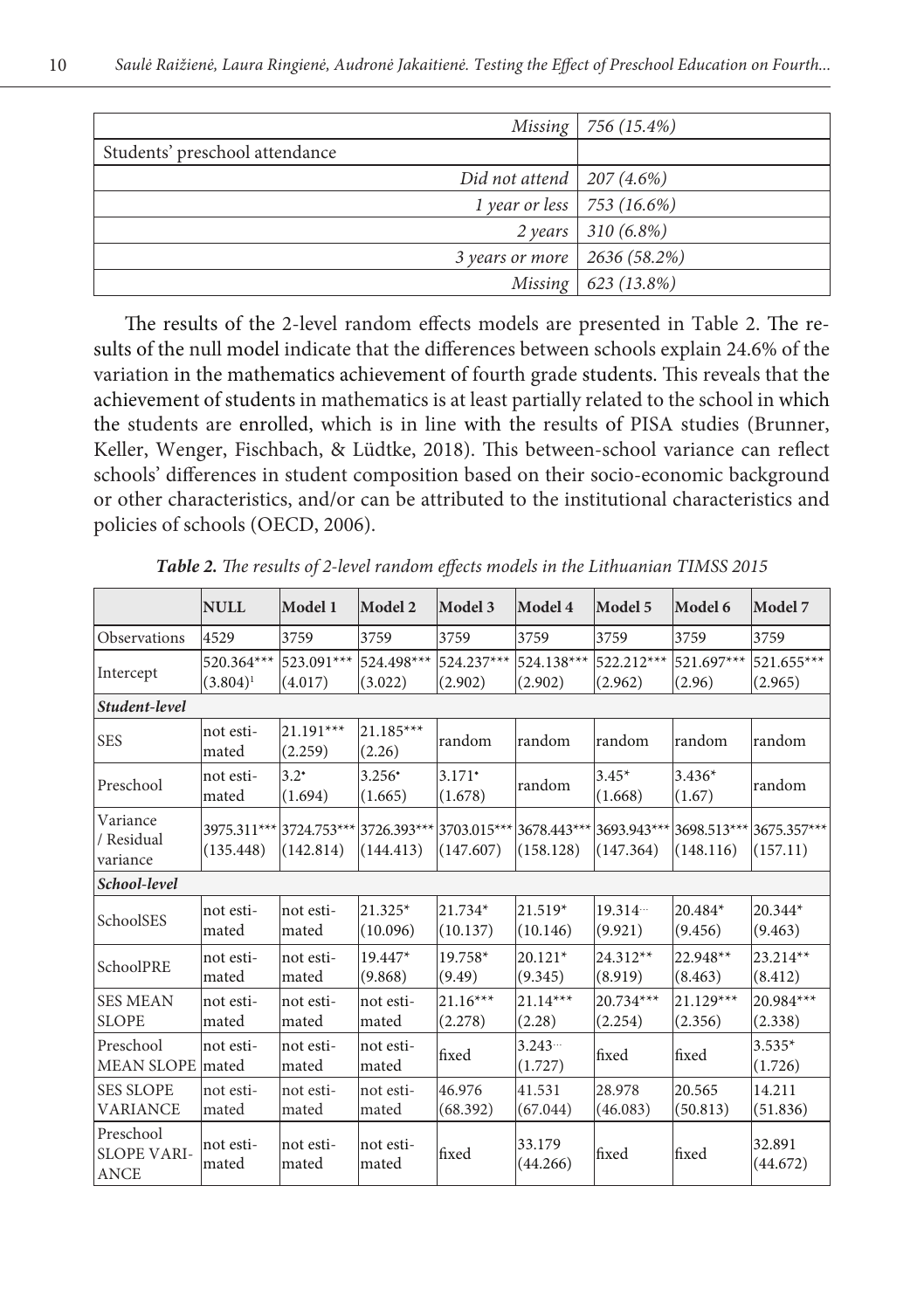|                                                                                                              | <b>NULL</b>              | Model 1                  | Model 2                 | Model 3                 | Model 4                | Model 5                 | Model 6                 | Model 7                 |
|--------------------------------------------------------------------------------------------------------------|--------------------------|--------------------------|-------------------------|-------------------------|------------------------|-------------------------|-------------------------|-------------------------|
| CROSS-LEVEL<br><b>INTERAC-</b><br><b>TION</b><br>(SchoolPRE<br>predicts slope of<br>achievement on<br>SES)   | not esti-<br>mated       | not esti-<br>mated       | not esti-<br>mated      | not esti-<br>lmated     | not esti-<br>mated     | 14.678*<br>(6.63)       | 12.133<br>(7.959)       | 12.07<br>(7.922)        |
| CROSS-LE-<br><b>VEL INTE-</b><br><b>RACTION</b><br>(SchoolSES<br>predicts slope<br>of achievement<br>on SES) | not esti-<br> mated      | not esti-<br>mated       | not esti-<br>mated      | not esti-<br>mated      | not esti-<br>mated     | not esti-<br>mated      | 3.976<br>(4.032)        | 3.868<br>(4.079)        |
| Variance /<br>Residual<br>variance                                                                           | 1373.799***<br>(159.794) | 1478.418***<br>(185.292) | 605.631***<br>(123.888) | 581.351***<br>(117.512) | 574.92***<br>(115.293) | 564.918***<br>(110.617) | 562.021***<br>(108.877) | 556.082***<br>(106.525) |
| <b>AIC</b>                                                                                                   | 50896.728                | 42067.637                | 41893.783               | 41893.681               | 41893.835              | 41871.896               | 41872.519               | 41872.583               |
| <b>BIC</b>                                                                                                   | 50915.982                | 42098.797                | 41937.406               | 41943.537               | 41949.922              | 41927.983               | 41934.838               | 41941.134               |
| Number of free<br>parameters                                                                                 | $\overline{\mathbf{3}}$  | 5                        | 7                       | 18                      | 9                      | 9                       | 10                      | 11                      |
| R <sub>2</sub> within                                                                                        |                          | 0.068                    | 0.095                   |                         |                        |                         |                         |                         |
| R <sub>2</sub> between                                                                                       |                          |                          | 0.364                   |                         |                        |                         |                         |                         |
| ICC for math<br>achievement                                                                                  | 0.246                    | 0.261                    | 0.180                   | 0.180                   | 0.180                  | 0.180                   | 0.180                   | 0.180                   |

Notes: Standard errors shown in parentheses. \*\*\*p < 0.001, \*\*p < 0.01, \*p < 0.05; \*p < 0.1; School-SES – school mean of SES; SchoolPRE – school mean of preschool education.

Model comparison based on AIC and BIC values shows that the random slope model for SES with student-level preschool and school-level SES and preschool predictors, and with preschool cross-level interaction (model 5), is best suited to explaining mathematics achievement in the TIMSS 2015. The results show that preschool education is positively associated with mathematics achievement at the student and school level. This means that there are compositional effects based on preschool education on individual mathematics achievement in addition to the individual effects. In addition, we see the positive effect of the school preschool cross-level interaction effect on student SES and the mathematics achievement slope. This reflects the notion that school composition based on preschool education strengthens the within-school relationship between student SES and achievement.

#### Conclusions

Based on secondary data from the Lithuanian TIMSS 2015 results, we can observe the significant positive effect of preschool education on mathematics achievement at the student and school levels. This allows us to conclude that longer preschool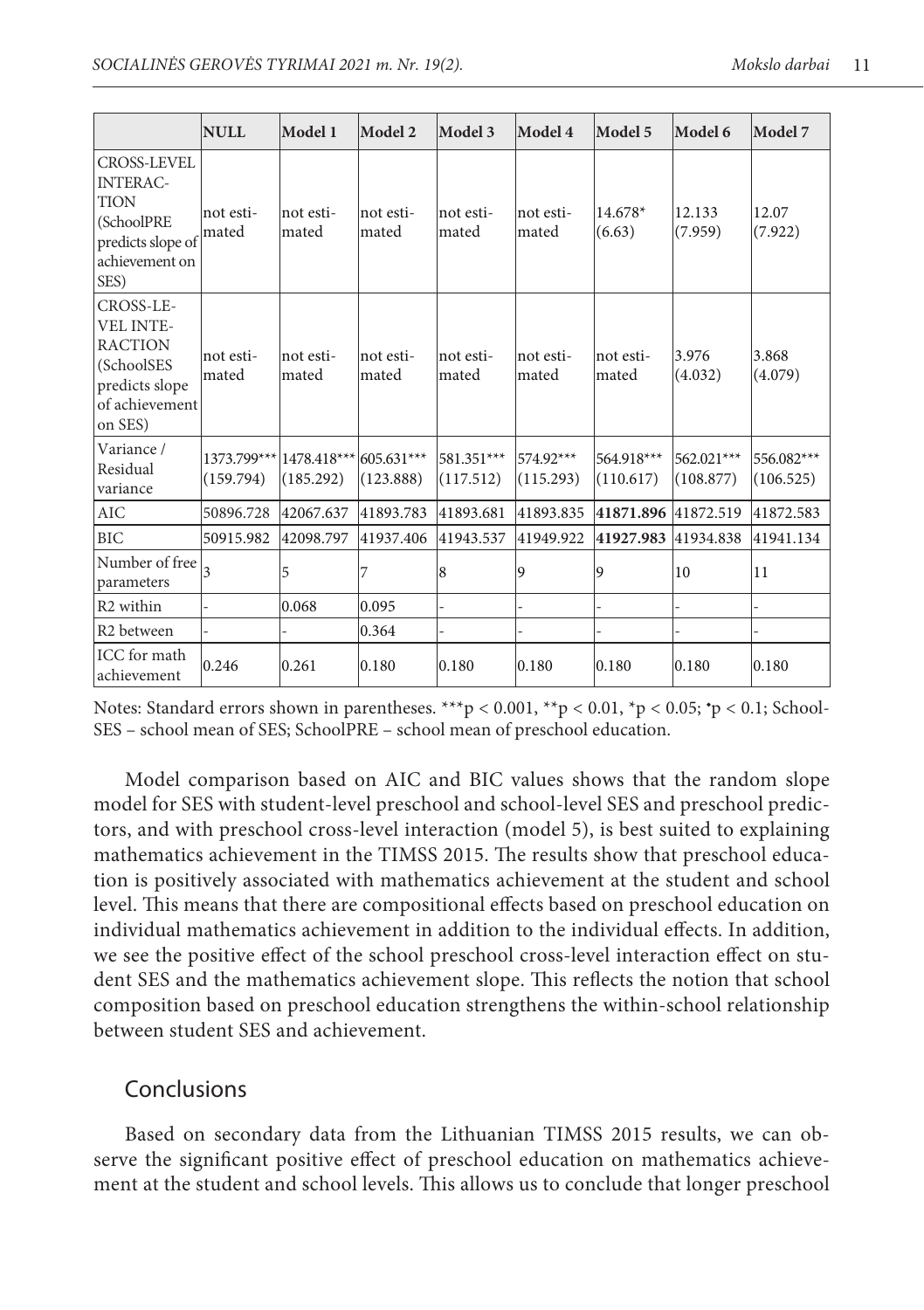education could be associated with higher academic achievement in primary school. A significant compositional effect regarding preschool education also shows that the collective school capital that occurs when many children attended longer preschool education contributes to achievement, on top of the individual effect. It seems that it is useful to have a longer preschool education period and to ensure that all children have the opportunity to participate in preschool education because if there were many students at school with a longer preschool education, this would have an additional effect on achievement.

However, contrary to our expectations, the cross-level interaction effect based on preschool education was positive with regards to the individual SES-achievement slope. It seems that if many students at the school have a longer preschool education, a student with low SES benefits less from the joint school capital than other students. Consequently, we can conclude that it is critically important in Lithuania to discuss the policy of compulsory primary education. Besides this, issues of the SES achievement gap should be further addressed.

#### Acknowledgements

This research is funded by the European Social Fund according to the activity 'Improvement of researchers' qualification by implementing world-class R&D projects' of Measure No. 09.3.3-LMT-K-712. The project No. DOTSUT-39 (09.3.3-LMT-K-712-01-0018) / LSS-250000-57.

### References

- Ansari, A., & Pianta, R. (2018). The role of elementary school quality in the persistence of preschool effects. *Children and Youth Services Review*, *86*, 120–127.
- Broer, M., Bai, Y., & Fonseca, F. (2019). Socioeconomic inequality and educational outcomes: An introduction. In M. Broer, Y. M., Bai Y., & F. Fonseca, *Socioeconomic inequality and educational outcomes* (Vol. 5, pp. 1–6). Cham: Springer. [https://doi.org/10.1007/978-3-030-](https://doi.org/10.1007/978-3-030-11991-1_1) [11991-1\\_1](https://doi.org/10.1007/978-3-030-11991-1_1)
- Brunner, M., Keller, U., Wenger, M., Fischbach, A., & Lüdtke, O. (2018). Between-school variation in students' achievement, motivation, affect, and learning strategies: Results from 81 countries for planning group-randomized trials in education. *Journal of Research on Educational Effectiveness*, *11*(3), 452–478.
- Davis, H. A. (2003). Conceptualizing the role and influence of student-teacher relationships on children's social and cognitive development. *Educational Psychologist*, *38*(4), 207–234. DOI:  [10.1207/](https://doi.org/10.1207/S15326985EP3804_2) [S15326985EP3804\\_2](https://doi.org/10.1207/S15326985EP3804_2)
- European Commission/EACEA/Eurydice. (2019). *Key data on early childhood education and care in Europe – 2019 edition. Eurydice report*. Luxembourg: Publications Office of the European Union.
- Han, J., Connor, E. E., & McCormick, M. P. (2019). The role of elementary school and home quality in supporting sustained effects of pre-K. *Journal of Educational Psychology*, *112*(5), 956–972. http://dx.doi. org/10.1037/edu0000390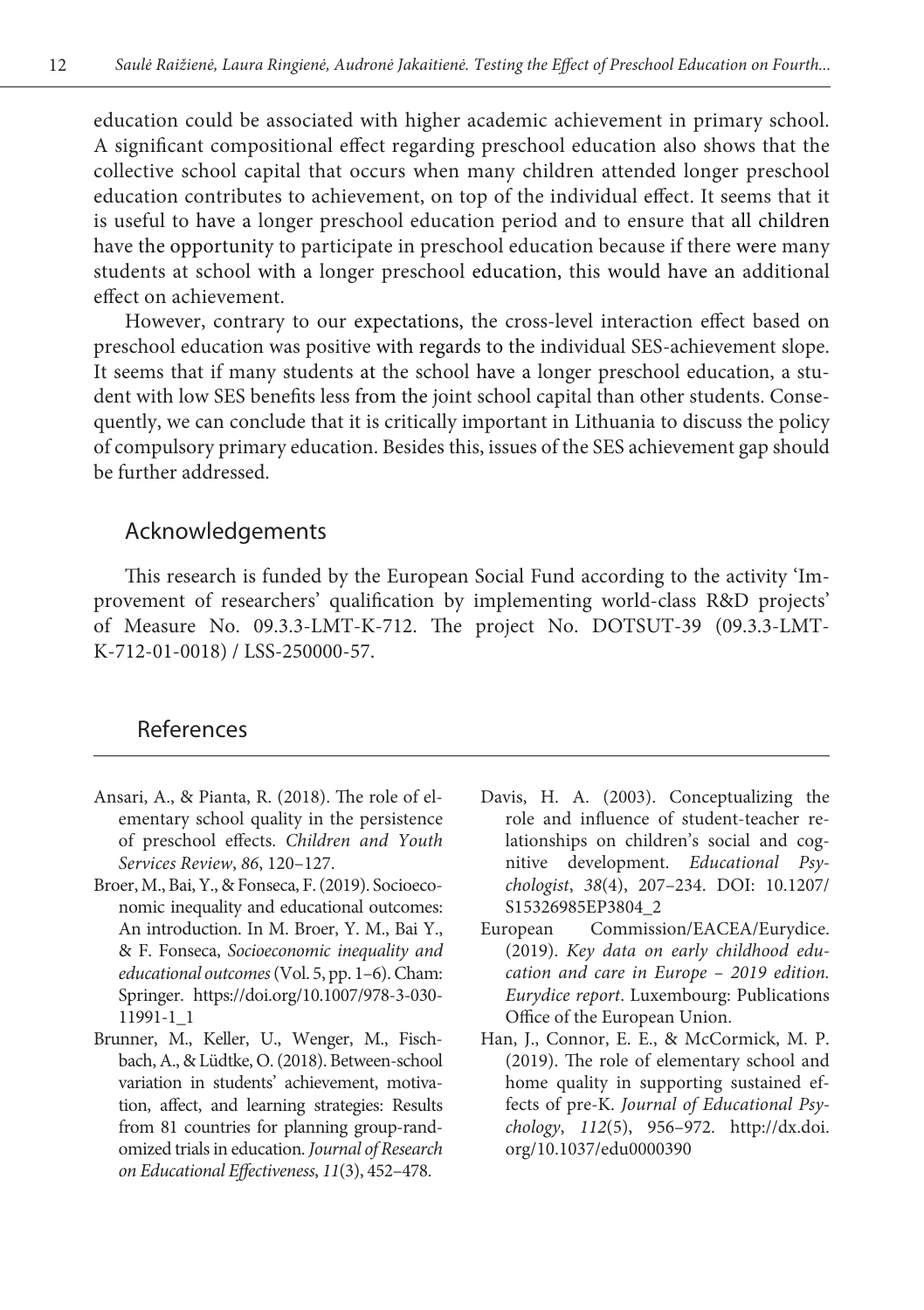- OECD. (2006). Between- and within-school variation in the mathematics performance of 15-year-olds. In *Education at a Glance 2006: OECD Indicators* (pp. 74–80). Paris: OECD Publishing. [https://doi.org/10.1787/](https://doi.org/10.1787/eag-2006-6-en) [eag-2006-6-en](https://doi.org/10.1787/eag-2006-6-en)
- Yoshikawa, H., Weiland, C., Brooks-Gunn, J., Burchinal, M., Espinosa, L. M., Gormley, W.T., ... Zaslow, M. J. (2013). *Investing in our future: The evidence base on preschool education*. New York, NY: Foundation for Child Development.

## **Testing THE EFFECT OF preschool education on fourth grade students' mathematics achievement in the TIMSS 2015: THE Lithuanian case**

#### **Prof. dr. Saulė Raižienė**

Vilnius university Mykolas Romeris University, Lithuania

#### **Dr. Laura Ringienė**

Vilnius university, Lithuania

#### **Dr. Audronė Jakaitienė**

Vilnius university, Lithuania

#### *Summary*

*The Lithuanian education system, along with many others, might address the problem of educational inequality. One of its strategic educational goals is to narrow the achievement gap in terms of socioeconomic status (SES) by ensuring equal opportunities for children from families of different SES backgrounds to optimally develop their competencies during school years. However, the findings suggest that not only did the achievement gap between students not narrow, but it significantly widened between 1995 and 2015 – based on the 20-year trend in International Mathematics and Science Study (TIMSS) (Broer, Bai, & Fonseca, 2019). Affordable and high-quality preschool education can be seen as one of the most effective policies to reduce differences in competence between children from different SES backgrounds in the early stages of their development (European Commission/ EACEA/Eurydice, 2019). However, the long-lasting effect of preschool education on academic achievement in elementary school is debated, and these effects might differ depending on the elementary school environment to which children are exposed after preschool education (Ansari & Pianta, 2018). In this study, using Lithuanian data from the TIMSS 2015, we use 2-level random effects models to examine the links between the length of preschool education of students and their mathematics achievement in fourth grade. We ask the following research questions: 1) Is preschool education associated with students' mathematics achievement in fourth grade in the TIMSS 2015, after controlling for the SES*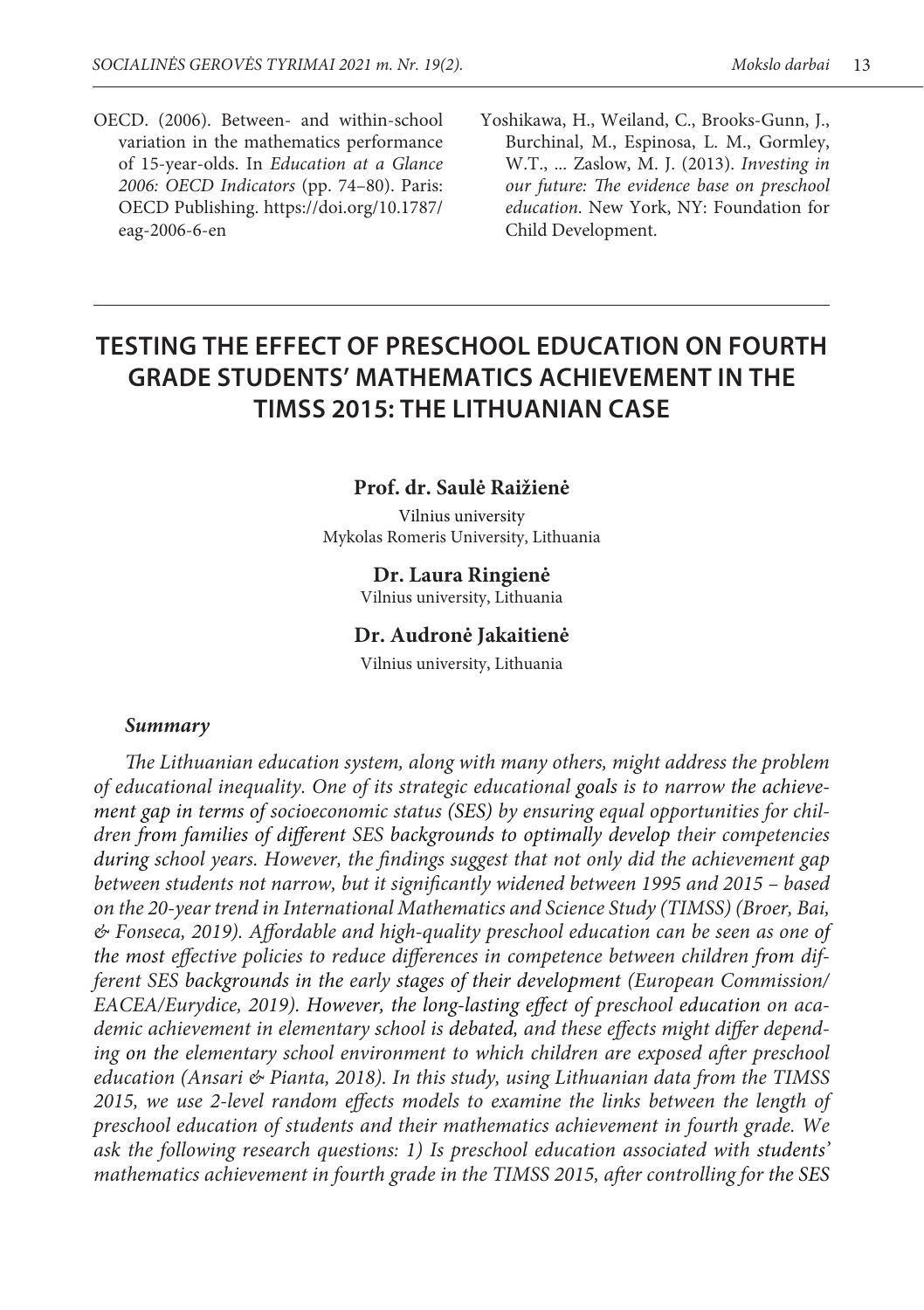*of students' families? 2) What are the compositional and interactional effects, with respect to preschool education, on student achievement? The sample included 4529 fourth-grade Lithuanian students. For the analysis, we used all plausible values of mathematics achievement. The highest level of education of the parent was selected as the family SES indicator, and parents were asked how long their child had attended preschool. We ran seven 2-level random effects models with Mplus version 8.3. The dependent variable was mathematics achievement (all plausible variables), and independent variables within the student level were the preschool education of the individual student (further, preschool) and their SES. Within the school level, the independent variables were the school's means of preschool education of students and SES. The results of the null model indicate that the differences between schools explain 24.6% of the variation in the mathematics achievement of fourth grade students. Model comparison based on AIC and BIC values shows that the random slope model for SES with student-level preschool and school-level SES and preschool predictors, and with preschool cross-level interaction, (model 5) is the best suited to explaining mathematics achievement in the TIMSS 2015. The results indicate a significant positive effect of preschool education on mathematics achievement at the student and school levels. Longer preschool education is associated with higher academic achievement in primary school. In addition, a significant compositional effect regarding preschool education shows that collective school capital that occurs when many children attend preschool education for a longer time contributes to achievement, on top of its individual effect. However, the composition of the school based on preschool education strengthens the relationship within the school between the SES of students and their achievement level. Contrary to our expectations, it seems that if many students in the school attend preschool education for a longer time, a student with low SES derives less benefit from the joint school capital than other students. Based on these results, we can recommend the introduction of compulsory preschool education in Lithuania, as this policy might ensure the accessibility of preschool education to all children. In addition, our results show that there is a problem of educational inequality in Lithuania. The issue of the SES achievement gap needs to be further addressed in Lithuania, as the 2015 results show that in the cases of certain students and certain school conditions, preschool education not only did not narrow the SES achievement gap, but even strengthened it.* 

*Keywords: preschool education, mathematics achievement, Trends in International Mathematics and Science Study (TIMSS).*